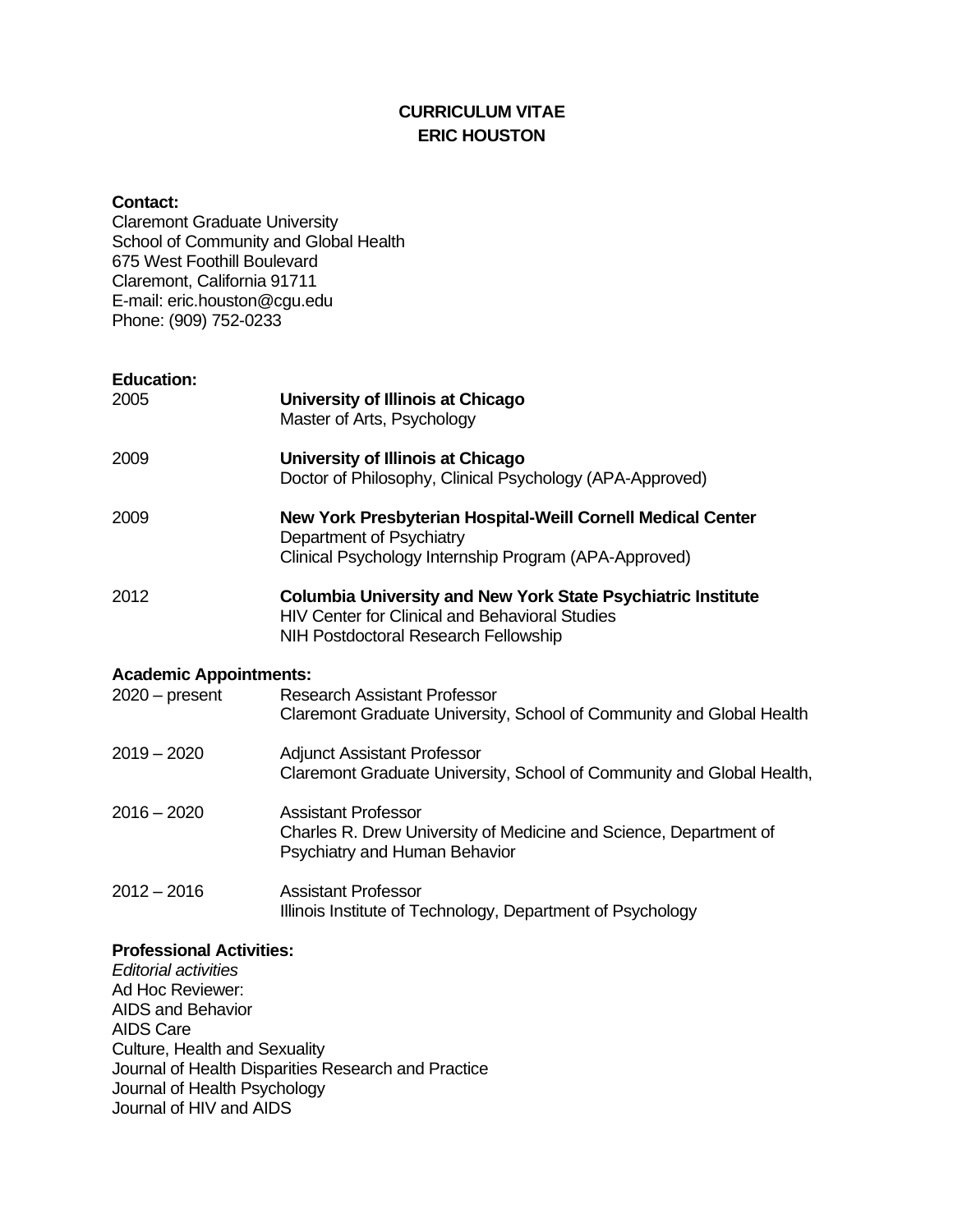*Professional Affiliations* American Public Health Association Association for Psychological Science International Association of Providers of AIDS Care (IAPAC) Society of Behavioral Medicine

## **Honors and Special Awards**

| 2019          | Emerging Scientist Award, Urban Health Institute                   |
|---------------|--------------------------------------------------------------------|
| 2019          | NIH Early Career Reviewer Program, Center for Scientific           |
|               | <b>Review</b>                                                      |
| $2014 - 2016$ | NIH Loan Repayment Program Award Recipient, Health                 |
|               | <b>Disparities Research</b>                                        |
| $2005 - 2008$ | Diversifying Higher Education Faculty in Illinois (DFI) Fellowship |
| 2005          | University of Illinois at Chicago Travel Award                     |
| $2004 - 2005$ | Illinois Consortium for Educational Opportunity Program            |
|               | (ICEOP) Fellowship                                                 |
| $2003 - 2004$ | Martin Luther King, Jr. Scholarship, University of Illinois        |
| $1999 - 2001$ | University of Illinois Graduate College Diversity Fellowship       |
| 1999          | Ford Foundation Doctoral Fellowship Honorable Mention              |

# **Research Grants and Fellowships Received**

| 2018-2019   | Principal Investigator, AIDS Healthcare Foundation,<br>"Cognitive Training to Improve HIV Treatment Adherence for YMSM of<br>Color."<br>Purpose: 1) To develop and evaluate recruitment and retention strategies for<br>use in a cognitive training intervention designed to promote antiretroviral<br>therapy adherence and reduce depressive symptoms among African<br>American and Latino YMSM in the Los Angeles metropolitan area. |
|-------------|-----------------------------------------------------------------------------------------------------------------------------------------------------------------------------------------------------------------------------------------------------------------------------------------------------------------------------------------------------------------------------------------------------------------------------------------|
|             |                                                                                                                                                                                                                                                                                                                                                                                                                                         |
| 2017 - 2018 | Principal Investigator, Robert Wood Johnson Foundation,<br>"Treatment Outcome Disparities: Understanding Patient Perceptions of Care"                                                                                                                                                                                                                                                                                                   |

- I reatment Outcome Disparities: Understanding Patient Perceptions of Care. Purpose: 1) To identify treatment-related perceptions among African Americans patients lost to follow-up for HIV medical care; 2) To explore the extent to which patients perceive specific types of thoughts as either facilitating or serving as barriers to engagement with care and treatment adherence.
- 2017 2018 Principal Investigator, Accelerating Excellence in Translational Science (AXIS) Pilot Project Grant, "Cognitive Training for ART Adherence among African American and Latino YMSM." Purpose: 1) To develop an individualized, web-based application (app) for delivery of a cognitive training intervention to a target population of African American and Latino YMSM (ages 18-29) with suboptimal adherence and mild to moderately severe depressive symptoms; 2) To refine the app and determine intervention procedures and recruitment strategies through English and Spanish language focus groups with target population members

2017 – 2018 Principal Evaluator, AMAAD Institute, "Resilient Peer Navigation Partnership." Purpose: 1) To conduct a community needs assessment for adaptation of this SAMHSA-funded project designed to provide trauma-informed substance misuse and HIV prevention navigation services to African American and Latino YMSM in South Los Angeles; 2) To conduct a process and outcome evaluation of the project.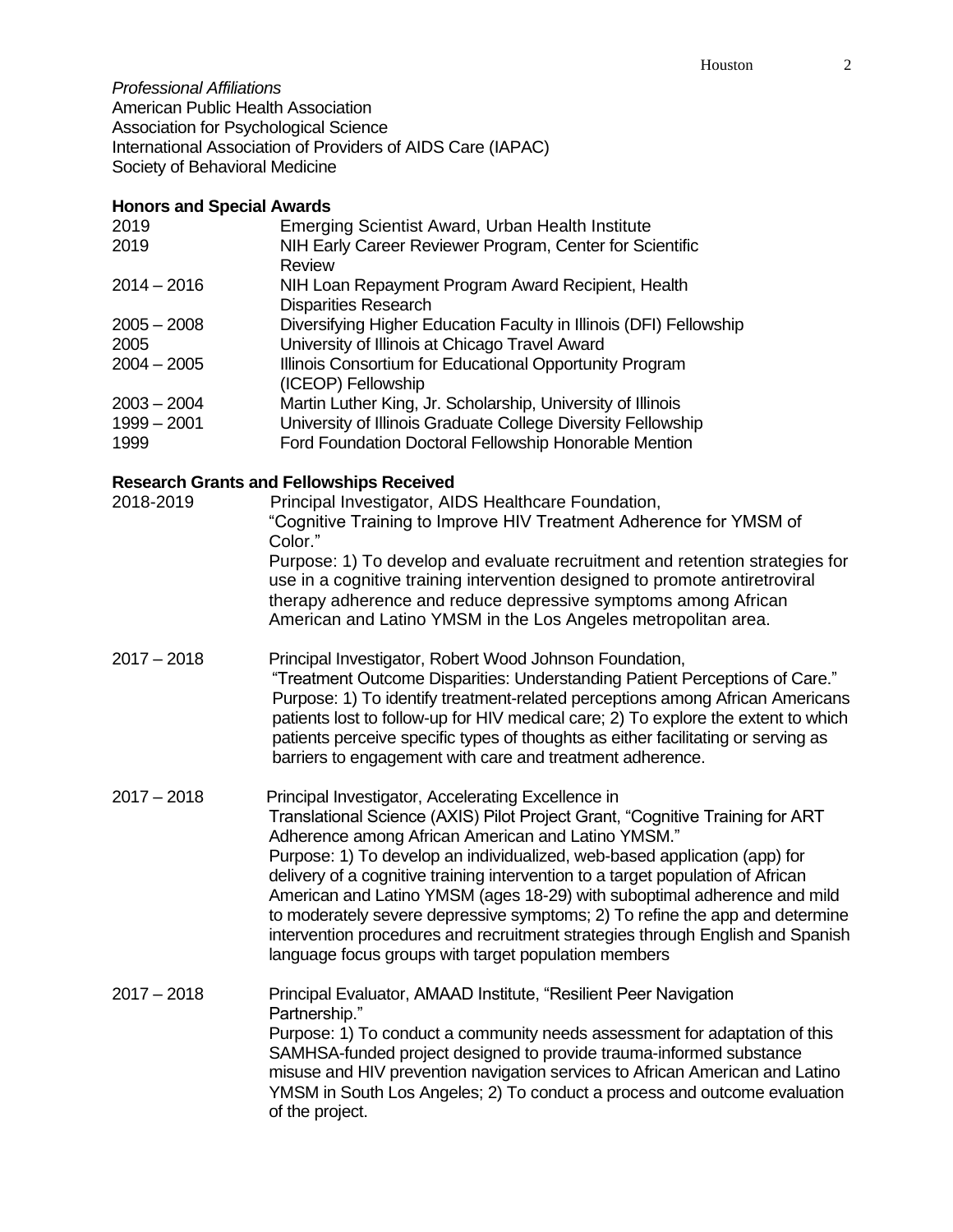- 2013-2014 Principal Investigator, Educational Research and Initiative Fund, "An Interdisciplinary Approach for Assessing Treatment Motivation among Patients Undergoing Antiretroviral Therapy: Integrating Multidimensional Scaling with Data Provenance Techniques." Purpose: 1) To develop a novel, web-based application for the assessment of treatment motivation among individual patients living with HIV, and 2) to explore the viability of its use in a clinical setting to promote medication adherence and patient retention. 2009-2012 National Institutes of Health Postdoctoral Fellowship in
- Behavioral Sciences Research in HIV Infection, HIV Center for Clinical and Behavioral Studies Columbia University/New York State Psychiatric Institute

### **Research Papers**

- A. Research Papers Peer Reviewed
	- 1. McKirnan, D., **Houston**, E., & Tolou-Shams, M. (2007). Is the web the culprit? Cognitive "escape" and Internet sexual risk among gay and bisexual men. *AIDS and Behavior, 11,* 151-160.
	- 2. **Houston**, E., & McKirnan, D. (2007). Intimate partner abuse among gay and bisexual men: Risk correlates and health outcomes. *Journal of Urban Health 84*(5), 681-690.
	- 3. Artistico, D., Orom, H., Cervone, D., Krauss, S., & **Houston**, E. (2010). Everyday challenges in context: The influence of contextual factors on everyday problem solving among young, middle-aged, and older adults*. Experimental Aging Research, 36,* 230-247*.*
	- 4. **Houston**, E., McKirnan, D., Cervone, D., Johnson, M.S., & Sandfort, T.G.M. (2011). Assessing treatment motivation among patients receiving antiretroviral therapy: A multidimensional approach. *Psychology and Health.* 27(6), 674-87.
	- 5. **Houston,** E., Sandfort, T., Dolezal, C., & Carballo-Diéguez, A. (2012). Depressive symptoms among MSM who engage in bareback sex: Does mood matter? *AIDS and Behavior, 16*(18), 2209-15*.*
	- 6. **Houston,** E., Sandfort, T., Watson, K.T. & Caton, C.L.M. (2013). Psychological pathways from childhood sexual and physical abuse to HIV risk behavior among single homeless women: The role of PTSD and borderline personality disorder symptoms. *Journal of Health Psychology. 18,* 1330-1340.
	- 7. **Houston**, E., & Fominaya, A.W. (2014). Antiretroviral therapy adherence in a sample of men with low socioeconomic status: The role of task-specific treatment self-efficacy. *Psychology, Health & Medicine, 20*(8)*, 896-905.*
	- 8. **Houston,** E., Osborn, A., Lyons, T., Masvawure, T., & Raja, S. (2015) Exploring perceived social support from peer facilitators in an HIV treatment adherence intervention for African American patients: A content analysis of participant perspectives. *Journal of Community & Applied Social Psychology, 25*, 487–501.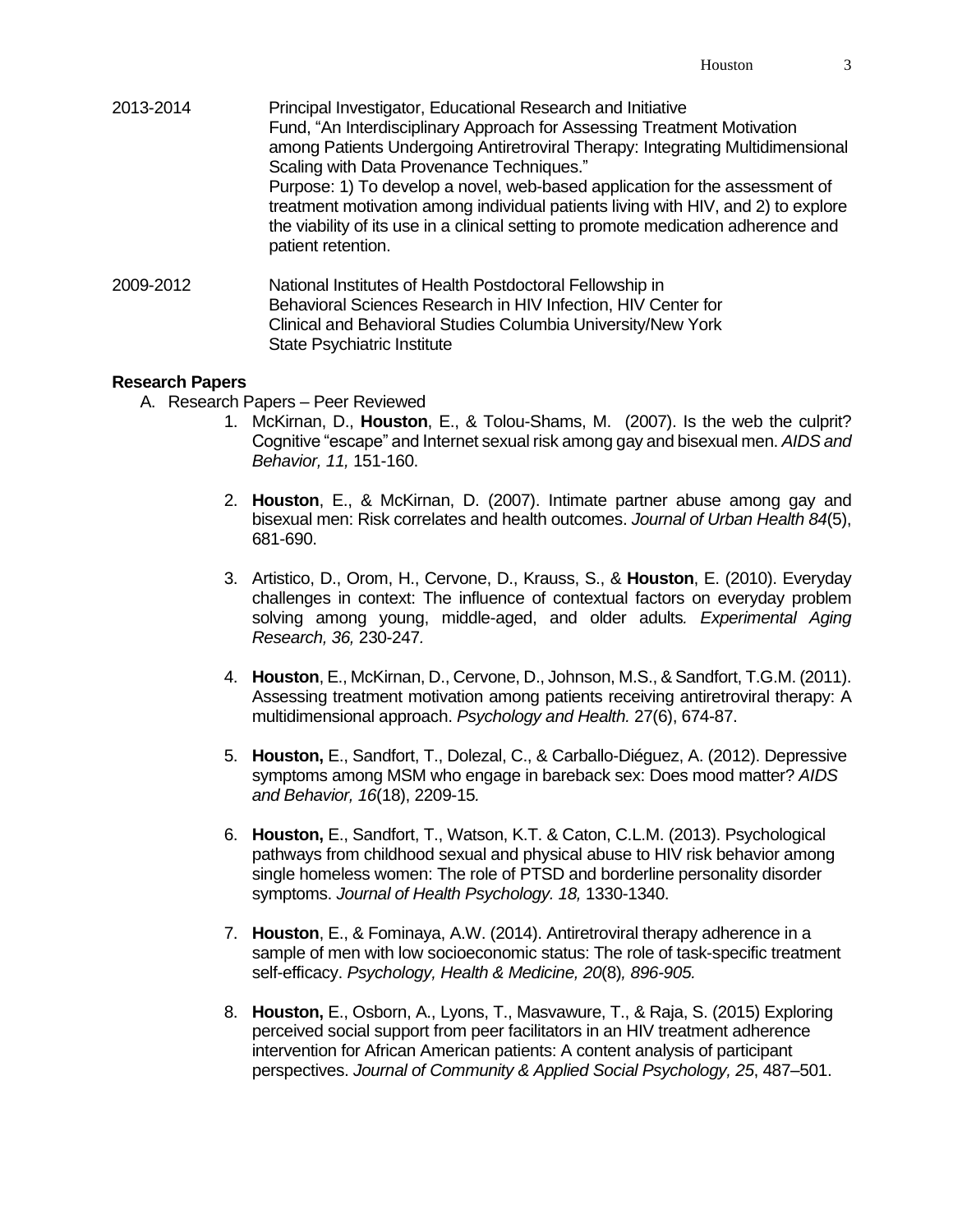- 9. **Houston,** E., & Osborn, A. (2015). The use of self-managed treatment strategies in a predominantly low-income, African American sample of women living with HIV. *Psychological Reports, 116*(3), 861-899.
- 10. **Houston,** E., Osborn, A. Tatum, A.K., & Guy, A. (2015). Sense of coherence and antiretroviral therapy adherence among women with HIV: A mediational analysis. *Journal of Behavioral and Social Sciences, 2*, 195-204*.*
- 11. **Houston,** E., Mikrut, C., Guy, A., Fominaya, A.W., Tatum, A.K, Kim, J.H., & Brown, A. (2016). Another look at depressive symptoms and antiretroviral therapy adherence: The role of treatment self-efficacy. *Journal of Health Psychology, 21*(10), 2138-47.
- 12. **Houston,** E., Tatum, A.K., Guy, A., Mikrut, C., Yoder, W., & Osborn, A. (2016). Goal setting and treatment adherence among patients with chronic illness and depressive symptoms: Applying a patient-centered approach. *Global Journal of Health Science, 8*(6), 128-138.
- 13. **Houston**, E., Lyons T., Wolfe, B., Rolfsen, N., Williams, M., Rucker, M., & Glick, N. (2016). Implicit cognition among patients lost to follow up for HIV care: A preliminary study. *The Open AIDS Journal, 10* (1), 83-92.
- 14. Tatum, A.K., & **Houston**, E. (2016). Examining the interplay between depression, motivation, and antiretroviral therapy adherence: A social cognitive approach. *AIDS Care, 29*(3), 306-310.
- 15. **Houston**, E., Rucker, M., Tatum, A.K., Wolfe, B., Rolfsen, N., Williams, M., & Glick, N. (2016). HIV treatment outcome disparities: Using web-based technology to promote adherence and engagement with care among African American patients. *Journal of Health Disparities Research and Practice, 9*(4), 41-52.
- 16. **Houston**, E., Argueta, C., & Shoptaw, S. (2018) HIV and depression: A potential role for attention training in prevention and treatment. *Journal of HIV and AIDS* 4(2), 2-6.
- 17. **Houston**, E., Argueta, C., Lacey, J., Mukherjee, S., & Breda-Hill, K**.** (2018). Reaching mental health research participants with multiple stigmas: A description of strategies used in a depression intervention study for YMSM of color with HIV. *Advanced Journal of Social Science, 3*(1), 1-7.
- 18. Mukherjee, S., & **Houston**, E. (2019). Developing a biomedical information system for clinical assessments and interventions of mental health and substance abuse to YMSM of color with HIV using multidimensional scaling analysis and paired comparisons techniques. *Studies of Health Technology and Informatics, 264*, 1733-1734.
- 19. Houston, E., Fadardi, J., Harawa, N., Argueta, C., & Mukherjee, S. (in press). Individualized web-based attention training with evidence-based counseling: Exploratory study to address HIV treatment adherence and psychological distress. *JMIR Mental Health.*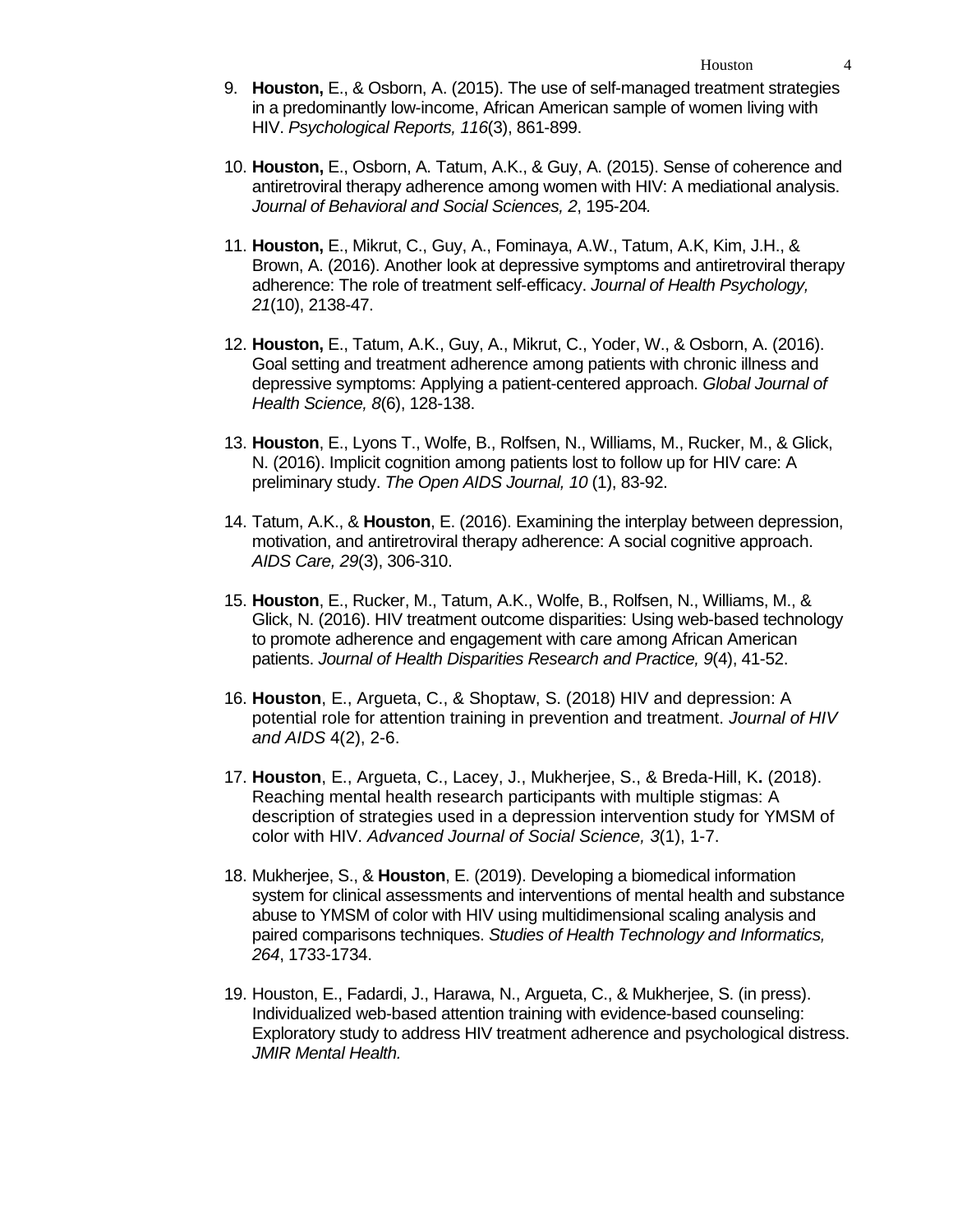- B. Papers in Preparation
	- 1. Chin, D., Loeb, T.B., Adkins-Jackson, P., Liu, H.H., Zhang, M., **Houston**, E. & Wyatt, G.E. The validation of a trauma index screener for diverse populations.
	- 2. **Houston**, E., Tarn, D.M., & Mindry, D. Exploring goal and attribute framing effects on HIV treatment adherence: What patient thoughts and perceptions tell us
	- 3. **Houston**, E., Tarn, D.M., Mindry, D. Implicit perceptions of HIV treatment in a sample of patients with suboptimal adherence and poor medical care engagement.
	- 4. Loeb, T.B., Smith, A., **Houston**, E., & Adkins-Jackson, P. Predicting the need for mental health services among a community sample of African American and Latinx youth: The role of poverty, suicidal ideation, and histories of trauma and adversity.

### **Conference Presentations**

- **Houston**, E., Guy, A., & Yoder, W., (2016, October). Treatment-related thoughts among patients lost to follow up for HIV care: Facilitators and barriers. Paper presented at the 144<sup>th</sup> annual meeting of the American Public Health Association, Denver, CO.
- **Houston, E.**, Wolfe, B., Rolfsen, N., Williams, M., & Glick, N. (2015, June). A patient-centered approach for assessing treatment motivation among patients lost to follow up for HIV care. Poster session presented at the 10<sup>th</sup> annual conference on HIV Treatment and Prevention Adherence sponsored by the International Association of Providers of AIDS Care (IAPAC) and the Postgraduate Institute for Medicine (PIM), Miami, FL.
- Miner, J., & **Houston,** E. (2015, February). Feasibility of a web-based assessment procedure in promoting HIV treatment compliance. Poster session presented at the annual conference of the Association of Psychologists in Academic Health Centers, Atlanta, GA.
- Osborn, A., & **Houston,** E. (2014, August). The impact of medication conceptualizations on antiretroviral therapy (ART) regimens. Poster session presented at the annual convention of the American Psychological Association, Washington, D.C.
- **Houston**, E., & McKirnan, D.J. (2010, May). HIV medication management: How do urban poor women stick with antiretroviral therapy? Poster session presented at 22<sup>nd</sup> annual convention of the Association for Psychological Science, Boston, MA.
- **Houston**, E. (2009, May). Mapping mental representations of health behaviors: Idiosyncratic meanings and treatment outcomes. Paper presented at Cornell University, Department of Psychiatry Grand Rounds, New York-Presbyterian Hospital-Weill Cornell Medical Center, New York, NY.
- **Houston**, E., McKirnan, D.J., Veluz, A.K., Dyslin, K., Holland, C., & Hosto, L. (2005, December). Patterns of domestic violence among urban men who have sex with men. Paper presented at the 133<sup>rd</sup> annual meeting of the American Public Health Association, Philadelphia, PA.
- **Houston**, E., McKirnan, D., Tolou-Shams, M., & Hope, B. (2003, August). Psychosocial characteristics of gay/bisexual men who seek sex online. Paper presented at STD/HIV Prevention and the Internet Conference, Washington, D.C.
- Icard, L.D., & **Houston**, E. (1999, July). Designing family-based prevention programs to reduce HIV infection among African American adolescent Workshop presented at the National Institute of Mental Health Conference on the Role of Families in Preventing and Adapting to HIV/AIDS, Philadelphia, PA.